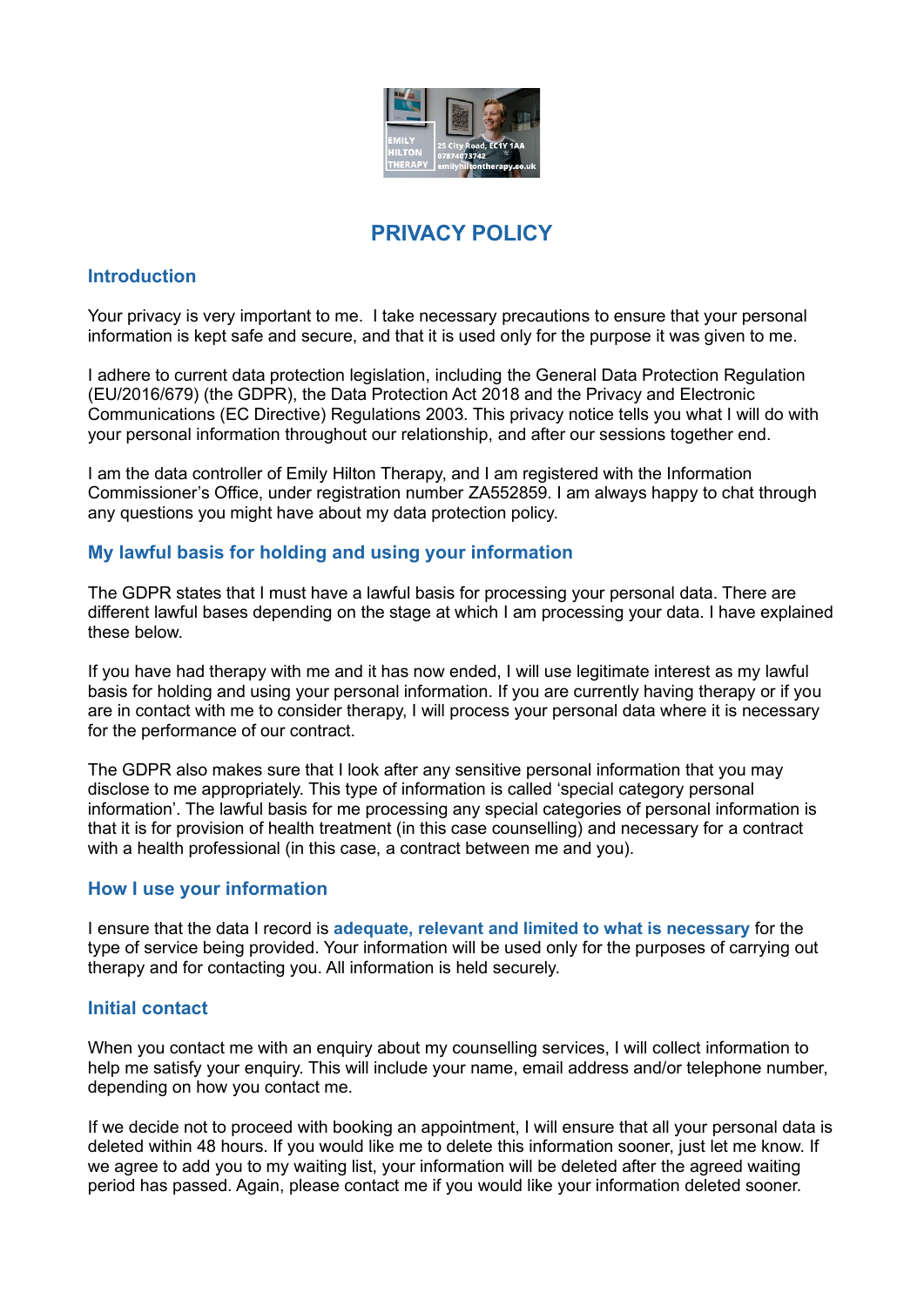# **While you are accessing therapy**

### **Registration form**

Upon booking an initial session together, I will send you a registration form, which requests further information from you in order to carry out therapy. This includes your name; personal pronouns; telephone number; email address; physical address; emergency contact name and telephone number; relevant medical conditions; relevant prescribed medication; brief mental health history; any history around suicide; and how you found Emily Hilton Therapy.

You are not obliged to provide this data. If you have any questions about why it has been requested, I am happy to discuss them with you.

All completed registration forms are stored securely.

#### **Note-keeping**

I keep written notes, taken after every therapy session we have together. These notes are stored securely, and are not shared with anyone. Your identity is anonymised within my notes, and neither your first name nor your surname are associated with them.

#### **Supervision**

In accordance with recommended practice, I meet regularly with a supervisor. My supervisor is another qualified therapist, with whom I discuss my work. Some client material may be discussed during these meetings, on an anonymous and confidential basis.

### **Confidentiality and Risk Factors**

As set out in my Therapy Contract, everything that is said within our sessions will remain confidential, providing that:

- nothing said indicates there is a risk of serious harm to you, or to anyone around you
- the law does not require me to disclose anything said in our sessions

In the instance that any of these criteria are met, I may need to make a disclosure to a third party. This disclosure may include some of your personal details, as required by the circumstances of the risk. I will always try to speak to you about this first, unless there are safeguarding issues that prevent this, or unless we are unable to discuss the matter before it is necessary to take action to mitigate any risk.

If we decide together that you would like me to hold additional personal information as a result of any risk factors we identify – for example, if you would like to provide me with your GP details - I will only hold the additional data for the agreed purpose; and I will inform you that the information has been deleted after the purpose has been fulfilled.

## **After therapy has ended**

In line with guidance from my insurer, I will securely store your records for up to seven years after our therapy sessions end. They will then be securely destroyed. If you want me to delete your records sooner than this, please tell me.

## **Third party recipients of personal data**

I do not share any personal data with third parties as standard. If an instance were to occur in which this became necessary, I would inform you, and discuss with you whether you would be happy to proceed with sharing any information.